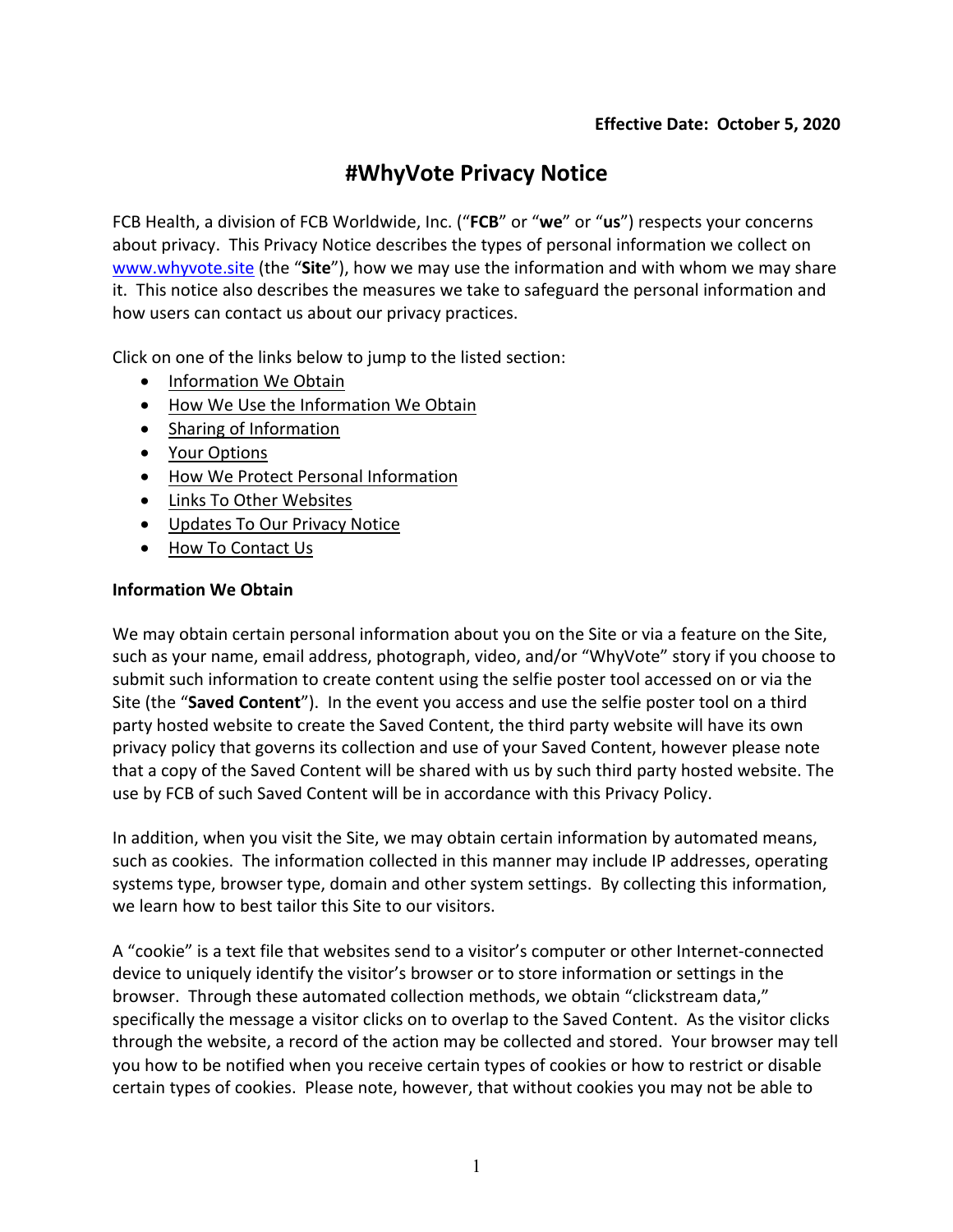use all of the features of our website. Our Site is not designed to respond to "do not track" signals received from browsers.

We may use third-party web analytics services on our Site, such as those of Google Analytics. These services help us analyze how users use the Site. The information collected for this purpose (including your IP address and other information collected by automated means) will be disclosed to or collected directly by these service providers. To learn about opting out of Google Analytics, you may visit http://tools.google.com/dlpage/gaoptout.

The providers of other third-party plug-ins on our Site, such as social sharing tools, may use automated means to collect information regarding your use of the Site and your interactions with the plug-ins. This information is subject to the privacy policies or notices of the plug-in providers and is not subject to this Privacy Notice. We are not responsible for these providers' information practices.

# **How We Use The Information We Obtain**

We may use the photograph/video you provide as included in the Saved Content (which may include your "WhyVote" story) or separately in connection with our efforts to promote the WhyVote campaign or for other lawful purposes as set forth in the Site's Terms of Use ("**Terms of Use**"), including, but not limited to, by featuring your photograph/video or the Saved Content on websites of organizations involved in the WhyVote campaign (including our Site and FCB's other websites), and in posts on the social media accounts of the organizations involved in the WhyVote campaign.

In addition, we may use the information you provide to:

- Operate, evaluate and improve our business (including enhancing and improving our services, performing data analytics, and performing other internal functions);
- Protect against, identify and prevent fraud and other unlawful activity, claims and other liabilities; and
- Comply with applicable legal requirements, industry standards and our own policies and terms.

We also may use the information in other ways as set forth in the Terms of Use.

We may use information obtained online through cookies and other automated means for purposes such as customizing our visitors' visits to the Site and understanding the manner in which our visitors browse the Site. We also use this information to help diagnose technical and service problems, to administer the Site, to identify visitors to the Site and to gather demographic information about our visitors. We use clickstream data to determine how much time visitors spend on web pages of the Site, the messages chosen by visitors, and how we may tailor the Site to better meet the needs of our visitors.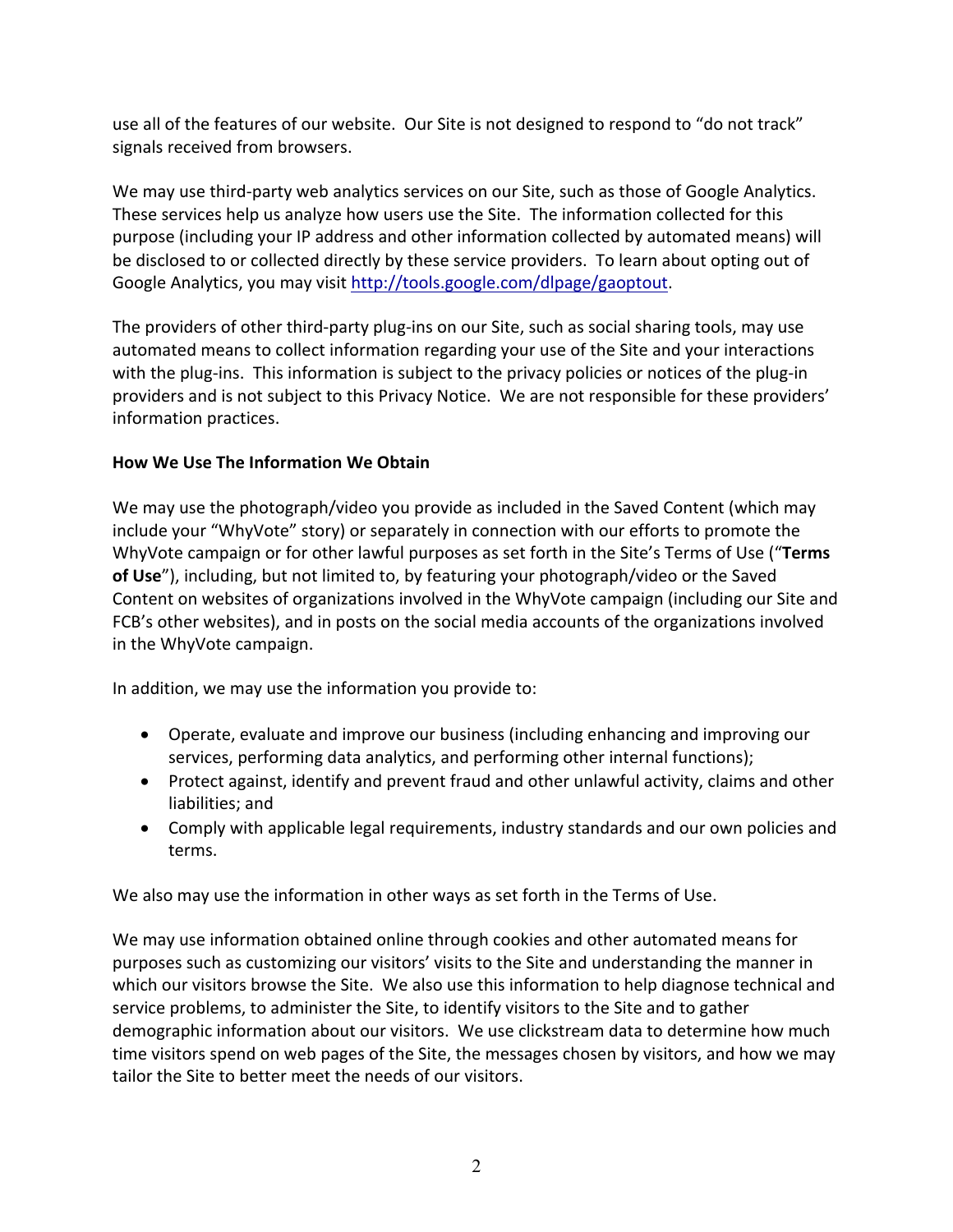# **Sharing of Information**

We do not sell or otherwise disclose personal information we collect about you, except as described in this Privacy Notice or the Terms of Use. We may share your personal information with service providers who perform services on our behalf based on our instructions. We also may share the personal information we obtain with our subsidiaries, affiliates and campaign partners.

We also may disclose information about you (i) if we are required to do so by law, regulation or legal process (such as a court order or subpoena), (ii) in response to requests by government agencies, such as law enforcement authorities, (iii) when we believe disclosure is necessary or appropriate to prevent physical harm or financial loss, or in connection with an investigation of suspected or actual fraudulent or illegal activity or (vi) as set forth in the Site's Terms of Use. We reserve the right to transfer any information we have about you in the event we sell or transfer all or a portion of our business or assets (including in the event of a reorganization, dissolution or liquidation).

# **Your Options**

You may contact us as described in the "How To Contact Us" section of this Privacy Notice to ask us to remove your information from our mailing lists/update your preferences or submit a request.

#### **How We Protect Personal Information**

We maintain administrative, technical and physical safeguards designed to protect the personal information you provide against accidental, unlawful or unauthorized destruction, loss, alteration, access, disclosure or use.

#### **Links to Other Websites**

Our Site may contain links to other websites for your convenience and information. These websites may be operated by companies not affiliated with FCB. Linked websites may have their own privacy policies or notices, which we strongly suggest you review if you visit any linked websites. We are not responsible for the content of any websites that are not affiliated with FCB, any use of those websites, or the privacy practices of those websites.

#### **Children's Privacy**

This Site is not directed to children under the age of 13 and we do not knowingly collect personal information from children under the age of 13 on the Site.